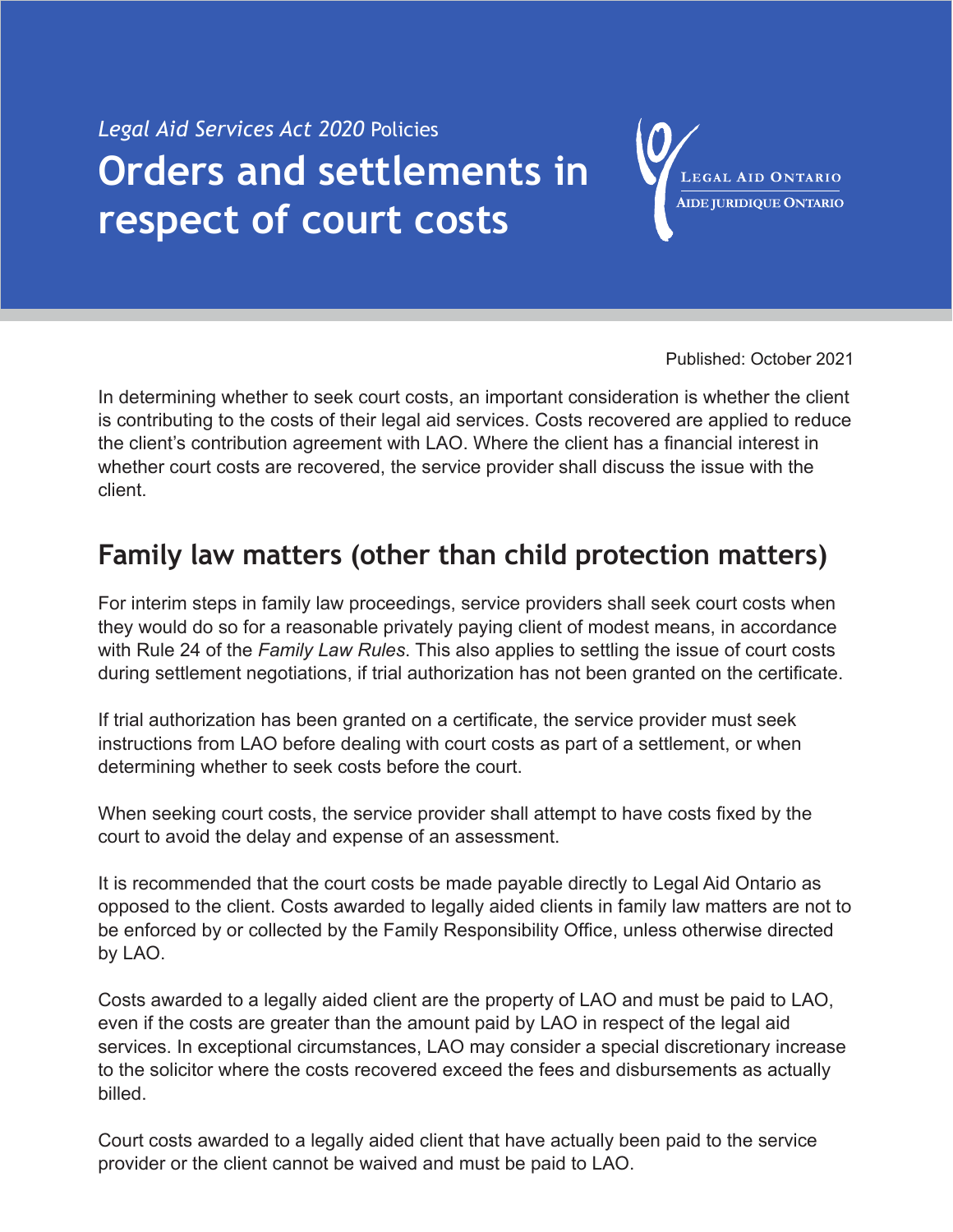# **Child protection matters**

Where the conduct of a children's aid society has been patently unfair or indefensible, it may be appropriate for the service provider to seek court costs against the children's aid society.

In circumstances where an offer to settle was served under the *Family Law Rules*, and the judgment is as favourable as, or more favourable than the offer, an application for court costs may also be considered.

#### **Test case committee cases**

In view of the potentially precedent-setting nature of these cases, court costs are not always awarded. Court costs shall be sought in those cases where the opposing party's behaviour is one of the issues in the litigation or unduly prolongs the case.

### **Crown as a defendant in civil cases**

The service provider shall seek court costs just as they would for a reasonable private paying client of modest means.

## **Poverty law cases**

It is rare for tribunals and boards to award costs.

In the case of tribunals and boards with authority to award costs, such as the Landlord and Tenant Board and the Licence Appeal Tribunal, service providers shall seek costs in cases where the opposing party's conduct was especially egregious, such as where the conduct was unreasonable and caused undue delay, or was frivolous, vexatious, or in bad faith.

## **Criminal cases**

Service providers are not encouraged to seek court costs against the Crown. A service provider who considers it appropriate to seek costs against the Crown shall advise and discuss with LAO in advance. If a costs order is made, LAO will take steps to enforce the order.